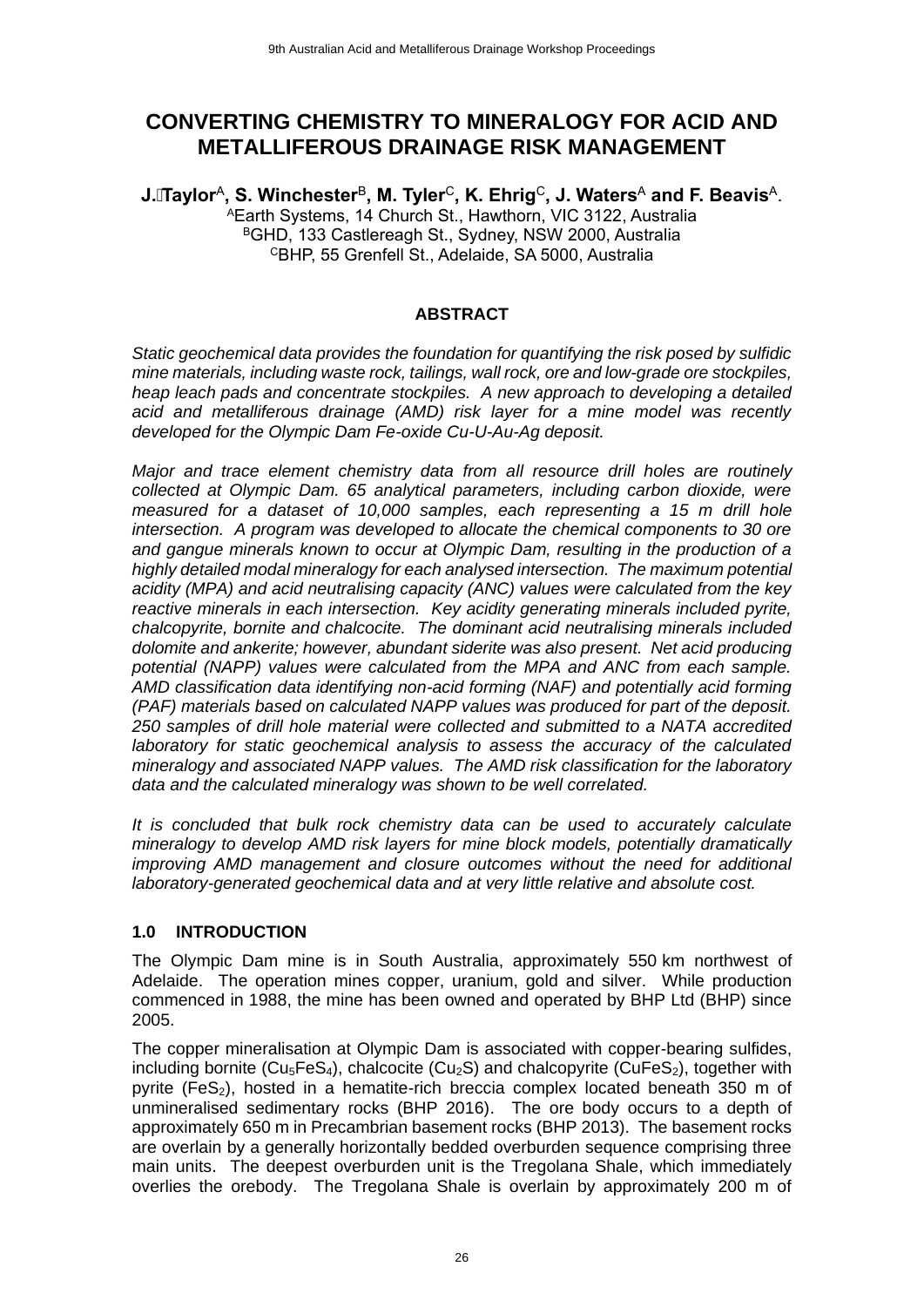Arcoona Quartzite, which is overlain by a 40-100 m thick deposit of the Andamooka Limestone (BHP 2013).

Operations at Olympic Dam comprise an underground mine, surface quarry, a mineral processing plant and associated infrastructure located within the Special Mining Lease (SML) area of approximately 180 km<sup>2</sup> (BHP 2016). The primary extraction method is a variant of sublevel open stoping, in which blocks of mineralised ore are systematically blasted and the ore recovered for crushing below ground. The crushed ore is then raised up one of the shafts to the surface stockpile (BHP 2016). Following extraction, stopes are backfilled with a cemented aggregate of crushed waste rock or crushed dolomite/limestone (BHP 2016). Above ground the metallurgical plant comprises a copper concentrator, a hydrometallurgical plant, uranium calciners, a copper smelter, a sulfuric acid plant, a copper refinery and a gold and silver refinery (BHP 2016).

### **1.1 Environmental Geochemistry**

Previous studies (SRK 2008; AECOM 2010) have suggested that some Olympic Dam materials are potentially acid forming based on limited static geochemical data. These materials include granitic and hematitic major units and a minor laminated hematitequartz sandstone/siltstone unit within the basement complex.

Future scenarios for Olympic Dam could include the construction of low grade ore (LGO) and waste stockpiles. These will contain elevated copper and sulfur concentrations. Dependent on the nature of these materials and future economic conditions, they may be stockpiled for 40 years or more. Approximately 60 million tonnes (t) of material may ultimately be stockpiled at Olympic Dam. The potential for acid formation in stockpiles and the occurrence of materials that may be used to manage PAF materials is largely unknown but important for the future.

### **1.2 Available Data**

Between 2003 and 2008, BHP completed a routine assay program of approximately 1,000 surface diamond holes (~448,000 m) and approximately 1,600 underground diamond holes (Ehrig et al. 2012). Routine assays were conducted on composited samples over lengths of either 1, 2.5 or 5 metres. This equated to more than 1.3 million samples from the major and minor basement complex units analysed. These samples were analysed for Au, Ag, Al, As, Ba, Ca, Ce, Co, Cu, Fe, K, La, Mg, Mn, Mo, Na, Ni, P, Pb, S, Si, Ti,  $U_3O_8$ , Zn, Zr and  $CO_2$ . In addition, some 5,236 samples were assayed in overburden. The routine overburden assay included: Ag, Al, As, Ba, Bi, Ca, Cd, Ce, Co, Cr, Cu, Fe, K, La, Mg, Mn, Mo, Na, Ni, P, Pb, S, Sb, Si, Ti,  $U_3O_8$ , V, Y, Zn, Zr and CO<sub>2</sub>.

Approximately 10,000 samples also underwent extended assaying (Ehrig et al. 2012). The samples were selected from the major and minor basement complex units and were collected on a widely spaced grid across the deposit. The extended assay involved analysing a composited sample over a sample length of between approximately 15 and 20 metres. The assay was for 65 elements including Ag, Al, As, Au, Ba, Be, Bi, Br, Ca, Cd, Ce, Cl, Co, Cr, Cs, Cu, Dy, Er, Eu, F, Fe, Ga, Gd, Hf, Ho, I, In, K, La, Li, Lu, Mg, Mn, Mo, Na, Nb, Nd, Ni, P, Pb, Pr, Rb, S, Sb, Sc, Se, Si, Sm, Sn, Sr, Ta, Tb, Te, Th, Ti, Tl, Tm,  $U_3O_8$ , V, W, Y, Yb, Zn, Zr and  $CO_2$ .

Mineralogy was also measured on the extended assay database using a Mineral Liberation Analyzer (MLA) (Ehrig et al. 2012). Quantitative XRD (X-ray diffraction) analysis was completed on 6,000 of the 10,000 samples. The MLA and XRD data generated a suite of up to 15 minerals per sample, but as no acid neutralising minerals were identified with these methods, the mineralogy could not be used to conduct acidbase accounting. The major mineralogy of the deposit was defined as quartz, hematite,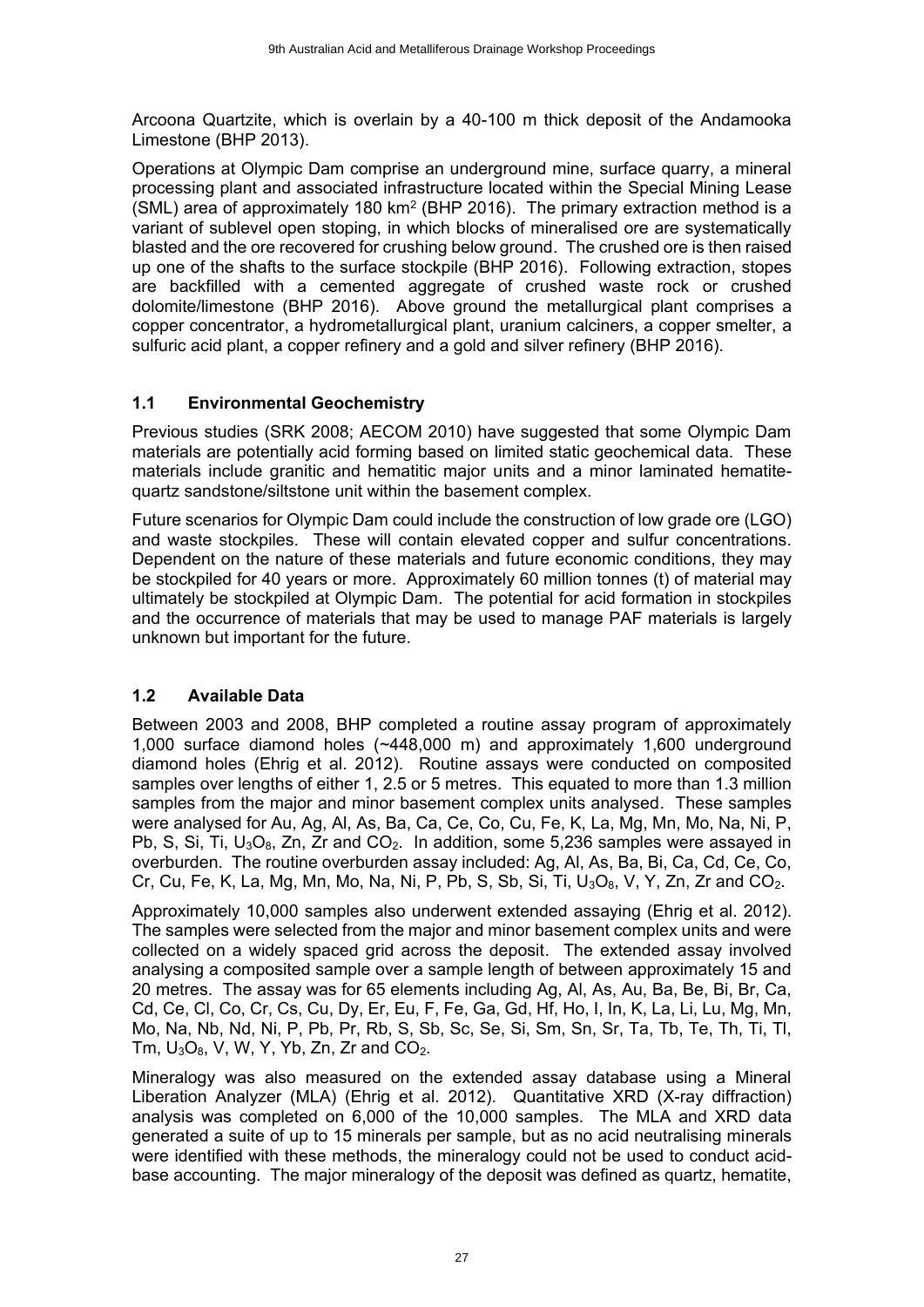sericite, orthoclase, siderite, chlorite, barite, fluorite, chalcopyrite, albite, pyrite, bornite, rutile, ankerite, chalcocite, dolomite, crandallite and apatite (Ehrig et al. 2012). Minor and trace minerals include uraninite, coffinite, brannerite, florencite, bastnasite, cobalt sulphide, millerite, galena, sphalerite, molybdenite, zircon and carrolite (Reeve et al., 1990).

### **2.0 STUDY SCOPE**

BHP engaged GHD Pty Ltd (GHD) and Earth Systems Consulting Pty Ltd (Earth Systems) to undertake a geochemical investigation of the Olympic Dam mineral waste and LGO to assess acid and metalliferous drainage (AMD) risk. Prior to this study, no comprehensive information on the static geochemistry of the ore, LGO and waste rock materials at Olympic Dam had been collected.

To generate an AMD Risk layer in the mine block model, two approaches were considered:

- Analyse thousands of (aged) existing samples for static geochemical parameters; or
- Use available bulk chemical data to calculate the mineralogy of the ore, LGO and waste rock materials, and use this information to calculate the net acid producing potential (NAPP) values of each sample.

The calculation approach was selected as the most appropriate and lowest cost method for obtaining new static geochemical data. This study describes the method for calculating the mineralogy and verifying the accuracy of using bulk chemistry data to classify the AMD risk of geologic materials.

## **3.0 METHOD**

### **3.1 Calculation of Mineralogy**

The method assumes a maximum of 31 minerals are potentially present in the basement rock types. These include primary and hydrothermal phases. Following careful examination of these minerals, a software tool was developed to assign elemental data and  $CO<sub>2</sub>$  from the extended assay bulk chemistry database to specific minerals in a sequence that minimised chemical ambiguity. For example, sulfur was initially stoichiometrically assigned to trace metals such as Zn, Pb, Co, Ni and Mo based on their occurrence as sulphide minerals (see below). Remaining sulfur was then stoichiometrically assigned to barite (as the only barium-bearing mineral). Any residual sulfur from this process was then assigned to the three copper sulphide minerals. All sulfur remaining after this process was assumed to be in the form of pyrite. The same method was applied to other silicate, carbonate and oxide phases. Following some experimentation, the optimum explicit order of element assignation was developed and is documented below.

Solid solution compositions for some minerals were varied to ensure that mineral percent totals were as close to 100% as possible. The order of assignment of elemental and  $CO<sub>2</sub>$  data to minerals is provided below. Specific solid solution compositions are also provided for each mineral phase.

- Uranium: Pitchblende / uraninite (UO<sub>2</sub>), coffinite (U(SiO<sub>4</sub>)<sub>0.9</sub>(OH)<sub>0.4</sub>), brannerite  $((U<sub>0.5</sub>Ca<sub>0.3</sub>Ce<sub>0.2</sub>)(Ti<sub>1.5</sub>Fe<sub>0.5</sub>)O<sub>6</sub>);$
- Cerium: Florencite (CeAl<sub>3</sub>(PO<sub>4</sub>)<sub>2</sub>(OH)<sub>6</sub>), bastnasite (Ce(CO<sub>3</sub>)F);
- Zn, Pb, Co, Ni and Mo: Sphalerite (ZnS), galena (PbS), cobalt disulfide (CoS<sub>2</sub>), millerite (NiS), molybdenite (MoS<sub>2</sub>), carrollite (CuCo<sub>2</sub>S<sub>4</sub>);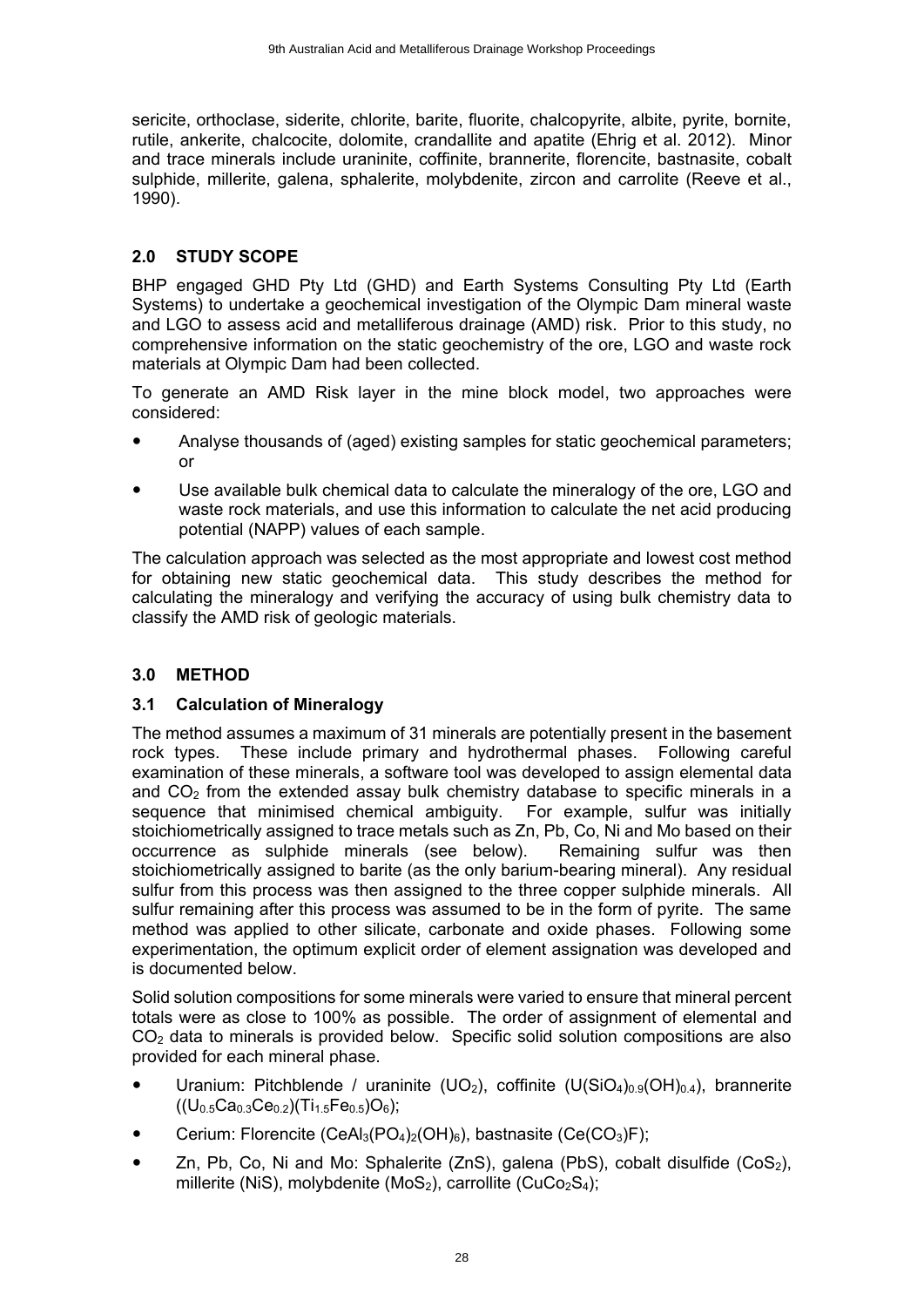- $\bullet$  Barium: Barite (BaSO<sub>4</sub>);
- Potassium: K-feldspar (KAlSi<sub>3</sub>O<sub>8</sub>), muscovite / sericite (KAl<sub>3</sub>Si<sub>3</sub>O<sub>10</sub>(OH)<sub>2</sub>), Fmuscovite / F-sericite (KAI $_3$ Si $_3$ O<sub>10</sub>(OH)<sub>1.8</sub>F<sub>0.2</sub>);
- Sodium: Na-feldspar (NaAlSi<sub>3</sub>O<sub>8</sub>), paragonite (NaAl<sub>3</sub>Si<sub>3</sub>O<sub>10</sub>(OH)<sub>2</sub>), F-paragonite  $(NaAl<sub>3</sub>Si<sub>3</sub>O<sub>10</sub>(OH)<sub>1.8</sub>F<sub>0.2</sub>)$ ;
- Calcium: Dolomite  $(CaMg(CO<sub>3</sub>)<sub>2</sub>)$ ;
- Residual fluorine: Fluorite  $(CaF<sub>2</sub>)$ :
- Phosphorus: Hydroxyapatite  $(Ca_5(PO_4)_3OH)$ , fluor-apatite  $(Ca_5(PO_4)_3F)$ , apatite  $(Ca_5(PO_4)_3OH_{0.33}F_{0.33}Cl_{0.33});$
- $\bullet$  CO<sub>2</sub> bearing phases: Siderite (FeCO<sub>3</sub>), ankerite (CaFe<sub>0.6</sub>Mg<sub>0.3</sub>Mn<sub>0.1</sub>(CO<sub>3</sub>)<sub>2</sub>);
- **•** Titanium: Rutile (TiO<sub>2</sub>), ilmenite (FeTiO<sub>3</sub>);
- Residual Mg and Al: Chlorite  $(Fe<sub>3</sub>Mg<sub>1.5</sub>AlFe<sub>0.5</sub>(AlSi<sub>3</sub>)O<sub>10</sub>(OH, O)<sub>8</sub>)$ , kaolinite  $(Al_2Si_2O_5(OH)_4);$
- Copper and iron sulfide minerals: Chalcopyrite (CuFeS<sub>2</sub>), bornite (Cu<sub>5</sub>FeS<sub>4</sub>), chalcocite ( $Cu<sub>2</sub>S$ ), pyrite (FeS<sub>2</sub>);
- Zirconium: Zircon (ZrSiO<sub>4</sub>); and
- Residual Fe and Si: Quartz  $(SiO<sub>2</sub>)$ , hematite (Fe<sub>2</sub>O<sub>3</sub>).

Algorithms for quantifying the relative proportion of different copper minerals were provided by BHPB staff. The assignation of sulfur to form sulfide minerals with Zn, Pb, Co, Ni and Mo was based on recorded mineralogy from the deposit (Reeve et al., 1990). Solid solution compositions were chosen based on available information for mineral chemistry, as well as by conducting controlled variations to minimise the deviation of mineral totals from 100%.

## **3.2 Calculation of AMD Risk**

Once the modal mineralogy was calculated from the bulk chemistry data, the key acid forming and acid neutralising mineral phases were used to calculate a maximum potential acidity (MPA), an acid neutralising capacity (ANC) and thereby a NAPP value for each sample interval. The main acid generating phases were pyrite, chalcopyrite, bornite and chalcocite, while the key acid consuming phase was dominated by dolomite.

Siderite is both widespread and relatively abundant at Olympic Dam, but it has no net neutralising capacity. While it can initially neutralise acid, the eventual precipitation of ferrihydrite from the iron in siderite generates as much acid as it neutralises.

Earth Systems' AMDact software (Acid and Metalliferous Drainage assessment and classification tool), utilised the calculated MPA, ANC and NAPP values to produce an AMD risk classification for each sample interval. Positive NAPP values were nominated as potentially acid forming (PAF) and negative NAPP values were nominated as nonacid forming (NAF).

### **3.3 Verification Testing**

To validate the accuracy of the AMD risk classification generated from the mineralogical calculations, a laboratory static geochemical testwork program was undertaken on a subset of 250 representative samples from the routine assay database.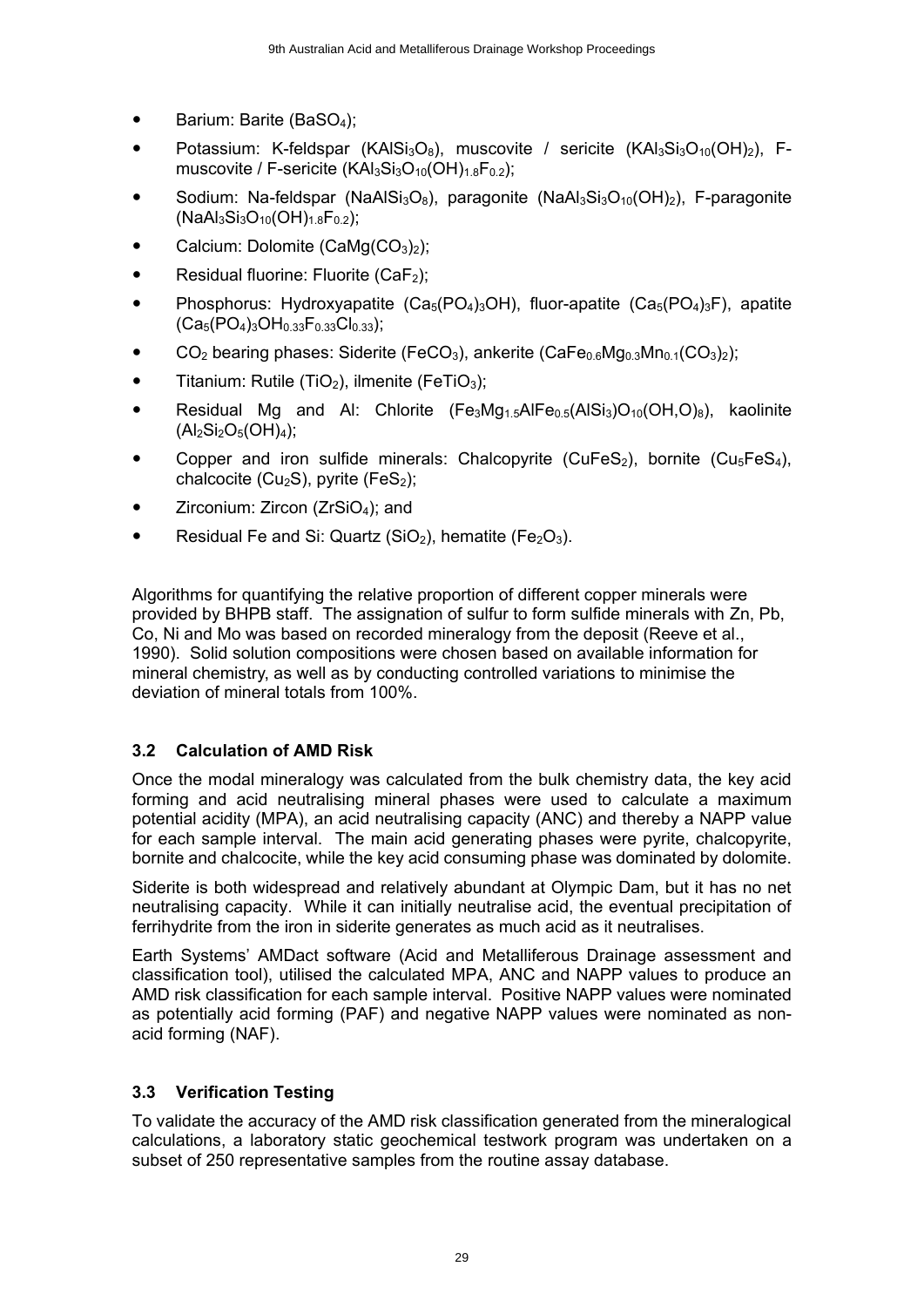Laboratory analysis included acid base accounting (ABA) (ANC and chromium reducible sulfur  $(S<sub>cr</sub>)$ ), and single addition net acid generation (NAG) testwork on all 250 samples. Acid buffering characteristics curves (ABCC) and total sulfur analyses were completed on a subset of 25 samples. Results were used to calculate the NAPP values for the 250 samples using  $S_{Cr}$  and ANC values.  $S_{Cr}$  data rather than total sulfur data was used to calculate NAPP values for the sample intervals due to the widespread occurrence of non-acid forming barite (BaSO<sub>4</sub>) in the deposit. This approach minimised the inaccuracy of the laboratory data. The laboratory data was then processed using AMDact to quantify the AMD risk classification of each sample.

MPA, ANC, NAPP and AMD risk classifications that were calculated from modelled mineralogical data were compared with the laboratory data to assess the validity of the method.

### 4.0 **RESULTS**

The modal mineralogies of four of the 10,000 samples determined by strategic allocation of the extended elemental data and  $CO<sub>2</sub>$  to the mineral list provided above are shown in Table 1. Table 2 summarisies the AMD risk classifications based on the calculated mineralogy of the extended suite geochemical dataset for all 10,000 samples. The results indicate approximately 61% (n=6,115 of 10,002) of all samples were PAF, 99.6% (n=951 of 955) of ore samples were PAF, and some 92% (n=2,846 of 3,079) of all LGO samples were PAF. Approximately 61% (n=3,643 of 5,959) of waste rock samples were NAF, and 39% (n=2,316 of 5,959) PAF.

To verify the accuracy of the AMD risk classification generated from the mineralogical modelling, the laboratory derived acid-base accounting results were compared with the modelled data in Table 3. There is a relatively good correlation between the mean laboratory determined NAPP values and the mean calculated NAPP values for ore, LGO and waste rock. Median NAPP values were also comparable. The mean ANC also demonstrated a relatively good correlation for ore, LGO and waste rock between the two datasets.

Laboratory NAG<sub>7.0</sub> values were poorly correlated with laboratory NAPP (S<sub>Cr</sub>) values, and poorly correlated with calculated NAPP values. The widespread occurence and relative abundance of siderite suggests that  $NAG<sub>7.0</sub>$  values may be under estimating the acidity generation associated with the oxidation of iron from siderite. This can happen in laboratory testwork if the NAG leachate undergoes titration prior to full oxidation of iron. The full oxidation and precipitation of iron generates acid, but this effect is not seen if the titration is conducted prematurely. This has the effect of erroneously assigning some neutralisation capacity to siderite. The disparity between NAG<sub>7.0</sub> values and NAPP (S<sub>Cr</sub>) values suggests that the latter is more appropriate for comparison with calculated NAPP data.

| Mineral                      | Formula                            |         |      | 2    | 3    | 4    |
|------------------------------|------------------------------------|---------|------|------|------|------|
| Quartz                       | SiO <sub>2</sub>                   | wt.%    | 54.5 | 36.2 | 16.9 | 7.79 |
| K-Feldspar                   | KAISi <sub>3</sub> O <sub>8</sub>  | wt.%    | 14.6 | 1.68 | 0.28 | 0.03 |
| Na-Feldspar                  | NaAlSi <sub>3</sub> O <sub>8</sub> | wt.%    | 0.00 | 0.27 | 0.21 | 0.15 |
| Hematite                     | Fe <sub>2</sub> O <sub>3</sub>     | wt.%    | 4.90 | 45.0 | 72.1 | 85.0 |
| Muscovite / Sericite         | $KAl3Si3O10(OH)2$                  | wt.%    | 0.00 | 0.00 | 0.00 | 0.00 |
| F-Muscovite / F-<br>Sericite | $KAl_3Si_3O_{10}(OH)_{1.8}F_{0.2}$ | wt.%    | 21.6 | 3.62 | 0.61 | 0.06 |
| Paragonite                   | $NaAl3Si3O10(OH)1.8F0.2$           | wt.%    | 0.00 | 0.27 | 0.20 | 0.00 |
| Siderite                     | FeCO <sub>3</sub>                  | $wt.$ % | 2.52 | 0.00 | 0.00 | 0.21 |

|  |  |  | Table 1. Example modal mineralogies for four samples |  |  |
|--|--|--|------------------------------------------------------|--|--|
|--|--|--|------------------------------------------------------|--|--|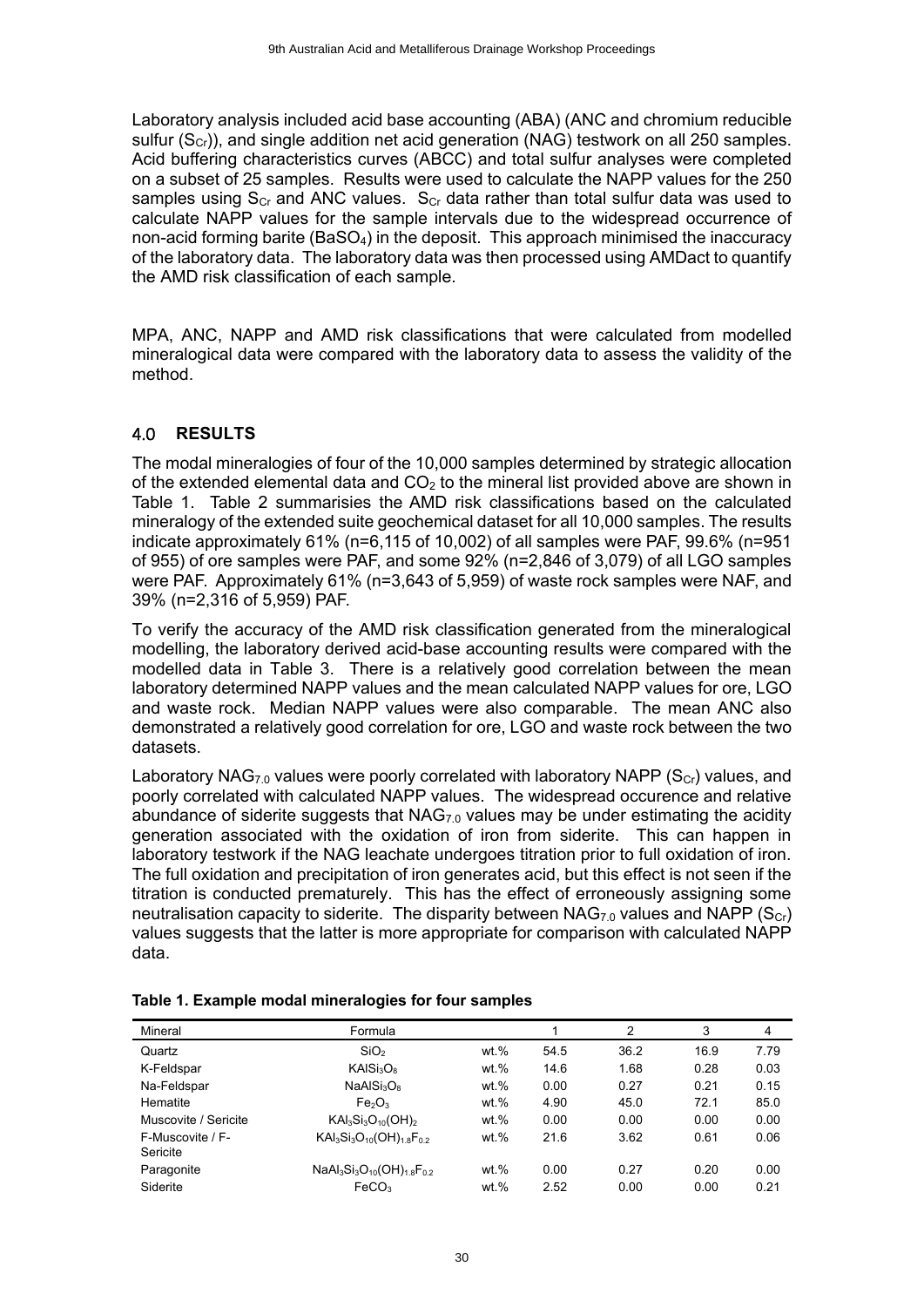| Mineral               | Formula                                                                          |         | 1     | $\overline{2}$ | 3     | 4     |
|-----------------------|----------------------------------------------------------------------------------|---------|-------|----------------|-------|-------|
| Chlorite              | $\sqrt{(Fe_3Mg_{1.5}AlFe_{0.5}(AlSi_3)O_{10}(OH, O)_8)}$                         | wt.%    | 0.00  | 1.35           | 0.87  | 0.00  |
| Fluorite              | CaF <sub>2</sub>                                                                 | $wt.$ % | 0.04  | 2.01           | 0.12  | 0.04  |
| <b>Barite</b>         | BaSO <sub>4</sub>                                                                | $wt.$ % | 0.45  | 0.46           | 0.06  | 5.04  |
| <b>Ilmenite</b>       | FeTiO <sub>3</sub>                                                               | $wt.$ % | 0.00  | 0.00           | 0.00  | 0.00  |
| Kaolinite             | $Al_2Si_2O_5(OH)_4$                                                              | $wt.$ % | 0.00  | 4.74           | 2.62  | 0.00  |
| Dolomite              | CaMg(CO <sub>3</sub> ) <sub>2</sub>                                              | $wt.$ % | 0.59  | 0.00           | 0.06  | 1.05  |
| Pyrite                | FeS <sub>2</sub>                                                                 | $wt.$ % | 0.00  | 2.16           | 3.07  | 0.26  |
| Chalcopyrite          | CuFeS <sub>2</sub>                                                               | $wt.$ % | 0.38  | 0.00           | 2.63  | 0.13  |
| <b>Bornite</b>        | Cu <sub>5</sub> FeS <sub>4</sub>                                                 | wt.%    | 0.00  | 0.51           | 0.00  | 0.00  |
| Chalcocite            | Cu <sub>2</sub> S                                                                | $wt.$ % | 0.00  | 1.21           | 0.00  | 0.00  |
| Pitchblende /         | UO <sub>2</sub>                                                                  | wt.%    | 0.00  | 0.06           | 0.03  | 0.00  |
| Uraninite             |                                                                                  |         |       |                |       |       |
| Coffinite             | $U(SiO4)0.9(OH)0.4$                                                              | wt.%    | 0.00  | 0.01           | 0.00  | 0.00  |
| <b>Brannerite</b>     | $(U_{0.5}Ca_{0.3}Ce_{0.2})$ (Ti <sub>1.5</sub> Fe <sub>0.5</sub> )O <sub>6</sub> | $wt.$ % | 0.00  | 0.00           | 0.00  | 0.00  |
| Florencite            | $CeAl3(PO4)2(OH)6$                                                               | wt.%    | 0.03  | 0.12           | 0.07  | 0.06  |
| <b>Bastnasite</b>     | $Ce(CO_3)F$                                                                      | $wt.$ % | 0.05  | 0.12           | 0.11  | 0.10  |
| <b>Cobalt Sulfide</b> | CoS <sub>2</sub>                                                                 | $wt.$ % | 0.00  | 0.00           | 0.00  | 0.00  |
| <b>Millerite</b>      | <b>NiS</b>                                                                       | $wt.$ % | 0.00  | 0.00           | 0.00  | 0.00  |
| Galena                | PbS                                                                              | $wt.$ % | 0.00  | 0.01           | 0.00  | 0.00  |
| Sphalerite            | ZnS                                                                              | $wt.$ % | 0.01  | 0.01           | 0.01  | 0.01  |
| Molybdenite           | MoS <sub>2</sub>                                                                 | $wt.$ % | 0.00  | 0.01           | 0.00  | 0.02  |
| Rutile                | TiO <sub>2</sub>                                                                 | $wt.$ % | 0.32  | 0.13           | 0.03  | 0.05  |
| Zircon                | ZrSiO <sub>4</sub>                                                               | wt.%    | 0.06  | 0.02           | 0.01  | 0.00  |
| Carrollite            | CuCo <sub>2</sub> S <sub>4</sub>                                                 | wt.%    | 0.00  | 0.00           | 0.00  | 0.00  |
| Total                 |                                                                                  | wt.%    | 100.0 | 100.0          | 100.0 | 100.0 |

# **Table 2. AMD risk classification for 10,000 samples by material type**

| Material | <b>General Classification</b> |            |                                                     |                                      | Detailed Classification         |                            |                         |                                   |
|----------|-------------------------------|------------|-----------------------------------------------------|--------------------------------------|---------------------------------|----------------------------|-------------------------|-----------------------------------|
| Type     | <b>PAF</b>                    | <b>NAF</b> |                                                     | <b>PAF</b>                           |                                 |                            |                         | <b>NAF</b>                        |
|          |                               |            | High<br>Potential for<br>Acid<br>Generation<br>(AG) | Moderate/High<br>Potential for<br>AG | Moderate<br>Potential<br>for AG | Low<br>Potential<br>for AG | Unlikely<br>to be<br>AG | Likely to be<br>Acid<br>Consuming |
| Waste    | 39%                           | 61%        | 1%                                                  | 5%                                   | 31%                             | 2%                         | 59%                     | 2%                                |
| Ore      | 100%                          | $0\%$      | 17%                                                 | 55%                                  | 27%                             | 1%                         | 0%                      | 0%                                |
| LGO      | 92%                           | 8%         | 10%                                                 | 39%                                  | 40%                             | 3%                         | 7%                      | 1%                                |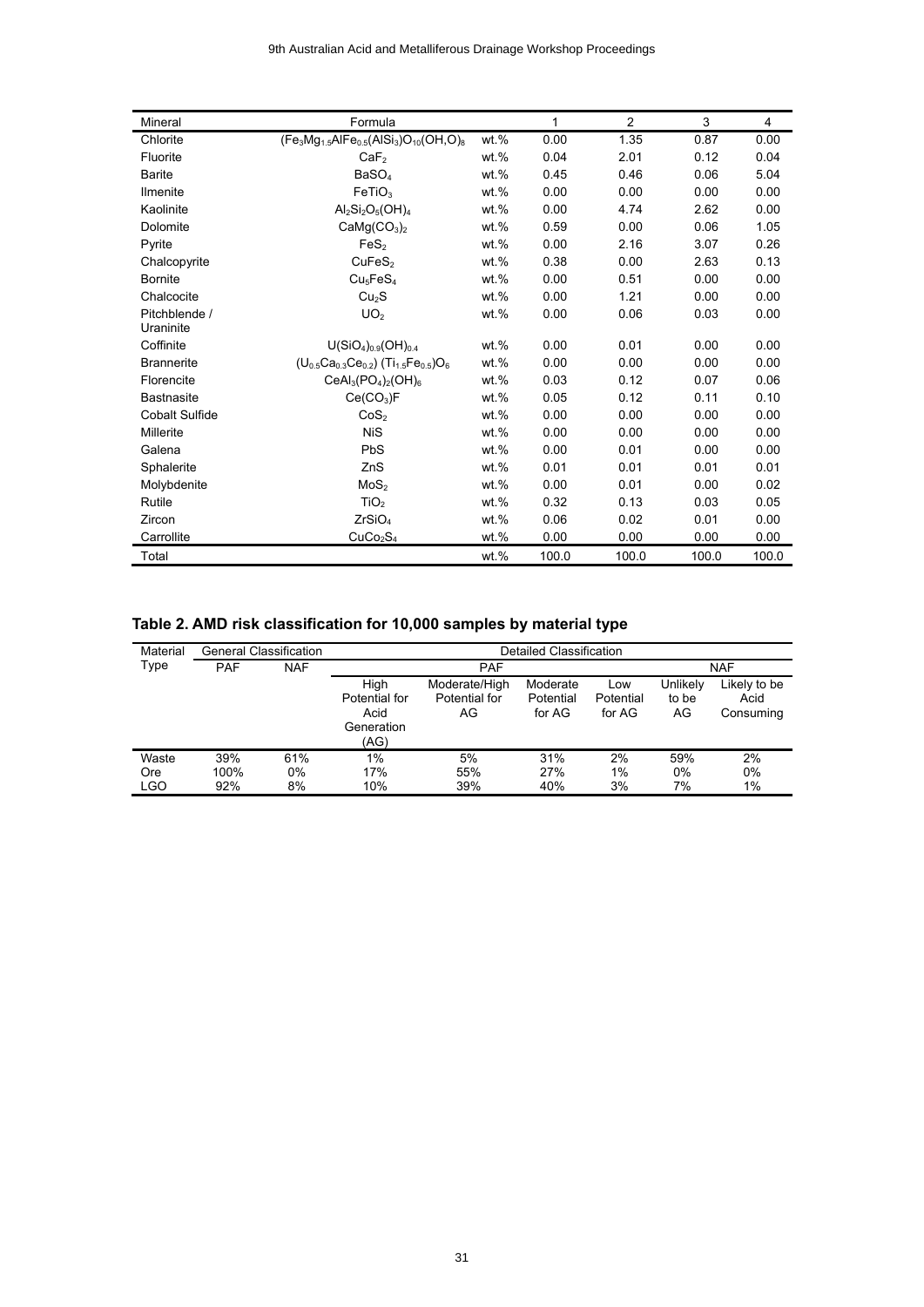| Table 3. Comparison of modelled and laboratory |               |                                                |                       | results by material type             |                            |                                           |                                |                                      |                             |                       |                                          |
|------------------------------------------------|---------------|------------------------------------------------|-----------------------|--------------------------------------|----------------------------|-------------------------------------------|--------------------------------|--------------------------------------|-----------------------------|-----------------------|------------------------------------------|
| Material type                                  | PH (OX)       | NAG (pH 4.5)                                   | <b>NAG</b> (pH 7.0)   | <b>ANC</b>                           |                            | MPA (S <sub>CR</sub> )                    |                                | NAPP (S <sub>CR</sub> )              |                             | $S$ ulfur $(S_{CR})$  | <b>Sulfur</b>                            |
|                                                | pH Unit       | kg H <sub>2</sub> SO <sub>4</sub> /t           | $H_2$ SO $4$<br>Σā    | kg H <sub>2</sub> SO <sub>4</sub> /t |                            | kg H <sub>2</sub> SO <sub>4</sub> /t      |                                | kg H <sub>2</sub> SO <sub>4</sub> /t |                             | wt.%                  | wt%                                      |
|                                                | Laboratory    | Laboratory                                     | boratory<br>ᅙ         | Laboratory                           | Modelled                   | Laboratory                                | Modelled                       | Laboratory                           | Modelled                    | Laboratory            | 오HB                                      |
| LGO (n=150 samples                             |               |                                                |                       |                                      |                            |                                           |                                |                                      |                             |                       |                                          |
| Maximum                                        | <u>၁</u><br>၁ |                                                |                       |                                      |                            |                                           |                                |                                      |                             |                       |                                          |
| Minimum                                        | 2.80          | 8<br>8<br>8<br>8<br>9<br>8<br>9<br>8<br>9<br>8 |                       |                                      | 247<br>77.98<br>246<br>246 | 500765<br>50875                           | 808288<br>80828                | 877238<br>87828                      | 973872.935<br>97292.935     | sooow<br>Sooow        | 870885<br>8708875                        |
| Mean                                           | 5.50<br>5.30  |                                                |                       |                                      |                            |                                           |                                |                                      |                             |                       |                                          |
| Median                                         |               |                                                |                       |                                      |                            |                                           |                                |                                      |                             |                       |                                          |
| Range                                          | 6.30          | 25.8                                           |                       |                                      |                            |                                           |                                |                                      |                             |                       |                                          |
| Ore (n=25 samples)                             |               |                                                |                       |                                      |                            |                                           |                                |                                      |                             |                       |                                          |
| Number samples                                 | 25            | 25                                             |                       |                                      |                            |                                           |                                |                                      |                             |                       |                                          |
| Maximum                                        | 8.80          |                                                | 80054600<br>800440    | 822588<br>82588                      |                            | ង តួ ដូ ង ង ត<br>ដូ ដូ ង ង ត់             | 852196<br>852196               | 25<br>2017 - 20<br>2027 - 203        | 85 28 38 4<br>85 38 38 4    | 25<br>257824<br>25782 | 25 34 56 56<br>25 35 56 56<br>25 4 56 57 |
| Minimum                                        | 3.30          | $\frac{14}{4}$                                 |                       |                                      |                            |                                           |                                |                                      |                             |                       |                                          |
| Mean                                           | 6.11          | $1.46$<br>0.05                                 |                       |                                      |                            |                                           |                                |                                      |                             |                       |                                          |
| Median                                         | 6.40          |                                                |                       |                                      |                            |                                           |                                |                                      |                             |                       |                                          |
| Range                                          | 5.50          |                                                |                       |                                      |                            |                                           |                                |                                      |                             |                       |                                          |
| Waste (n=75 samples                            |               |                                                |                       |                                      |                            |                                           |                                |                                      |                             |                       |                                          |
| Maximum                                        | 9.50          |                                                |                       |                                      |                            |                                           |                                |                                      |                             |                       |                                          |
| Minimum                                        | 2.80<br>6.79  | 0.85<br>2000<br>2000                           | $400004$<br>$4000004$ | $780.780$<br>$780.780$               | 88928<br>Posta             | 1 1 8 2 5 9<br>1 0 9 1 5 9<br>1 0 9 1 9 1 | 2.00432.7<br>2.00432.7<br>2.00 | 230558                               | 8107<br>2070827<br>20709827 | s<br>32854<br>32854   |                                          |
| Mean                                           |               |                                                |                       |                                      |                            |                                           |                                |                                      |                             |                       |                                          |
| Median                                         | 7.00          |                                                |                       |                                      |                            |                                           |                                |                                      |                             |                       |                                          |
| Range                                          | 6.70          | 27.0                                           |                       |                                      |                            |                                           |                                |                                      |                             |                       |                                          |

| $\frac{1}{2}$                                                           |
|-------------------------------------------------------------------------|
|                                                                         |
|                                                                         |
|                                                                         |
|                                                                         |
|                                                                         |
| <b>Mundan</b>                                                           |
|                                                                         |
| Table 3. Comparison of modelled and laboratory results by material type |
|                                                                         |
|                                                                         |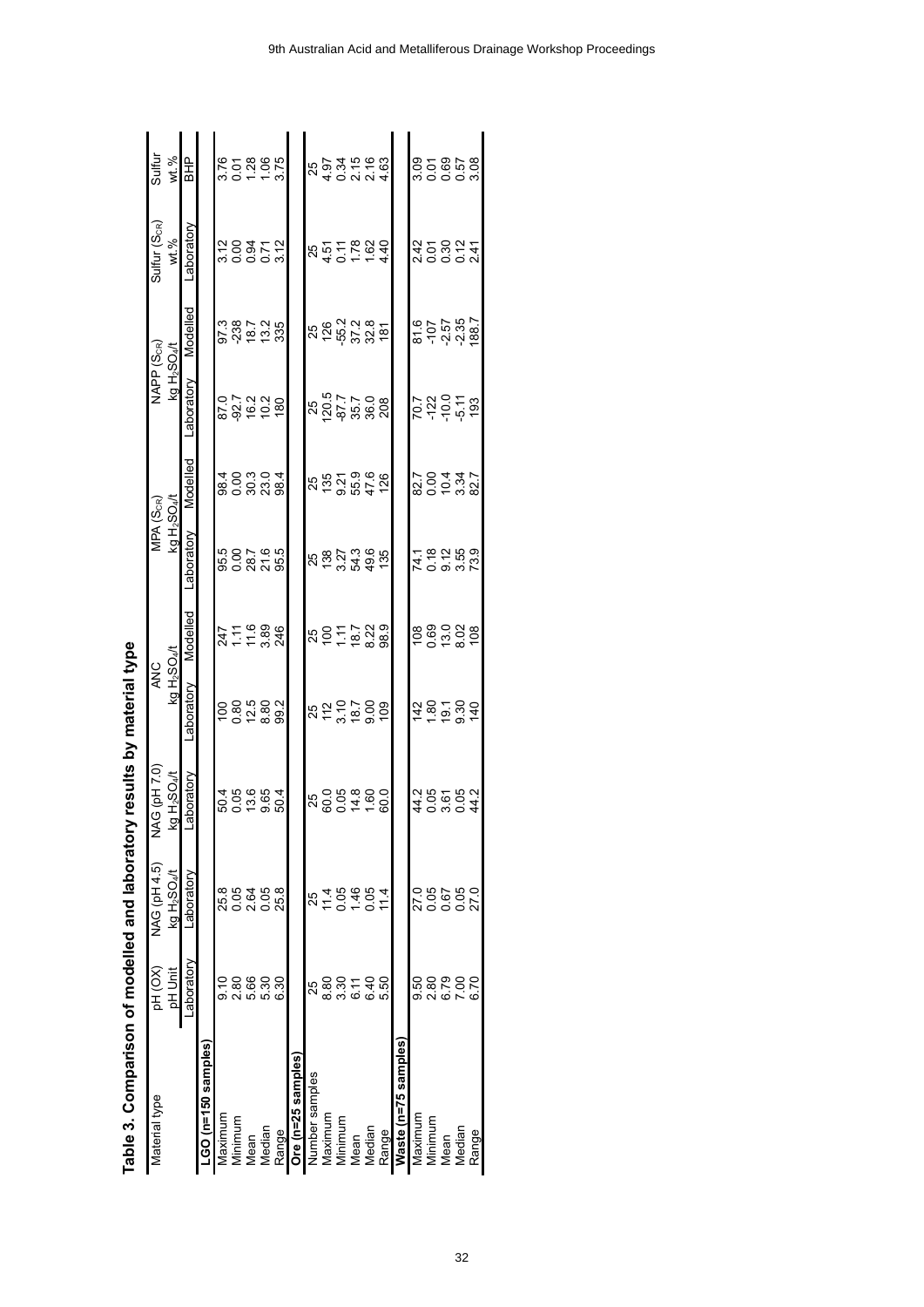### **5.0 DISCUSSION**

While comparison of the statistics for NAPP  $(S_{Cr})$  values and calculated NAPP values is encouraging, individual values are not always closely correlated. A key problem with this observation is that it is not clear which of the datasets is likely to be more accurate. The laboratory NAPP ( $S_{cr}$ ) values are based on the assumption that the key sulfide is pyrite, whereas the calculated NAPP values determine the specific sulfide species (pyrite, chalcopyrite, bornite, chalcocite, sphalerite, galena, cobalt disulfide, millerite, molybdenite and carrollite) and assign a modal mineralogy specific NAPP value. This suggests that the calculated NAPP values could be more accurate than the laboratory data.

Hence, to better assess the correlation between the two NAPP datasets, NAPP values were overlooked in preference to the AMD risk classification of each sample, a less sensitive but still fundamentally important metric. The correlation between NAF and PAF materials for ore, LGO and waste rock, as determined by laboratory testwork and mineralogical calcaulations, is displayed in Figure 1.



**Figure 1. Comparison of AMD Risk classification between laboratory and calculated NAPP data**

It is evident from Figure 1 that there is a very good correlation between AMD risk classification as determined for ore, LGO and waste rock materials, between laboratory NAPP  $(S_{Cr})$  values and calculated NAPP values if we regard calculated NAPP values in the range -5 kg H<sub>2</sub>SO<sub>4</sub>/tonne to +5 kg H<sub>2</sub>SO<sub>4</sub>/tonne as effectively NAF (ie. marginal NAF/PAF). Figure 1 also highlights the poor correlation between laboratory  $NAG_{7.0}$ values and either of the NAPP datasets.

#### **6.0 CONCLUSIONS**

The study has confirmed that it is possible to generate an AMD risk model for the Olympic Dam deposit using available bulk rock chemistry data to calculate detailed modal